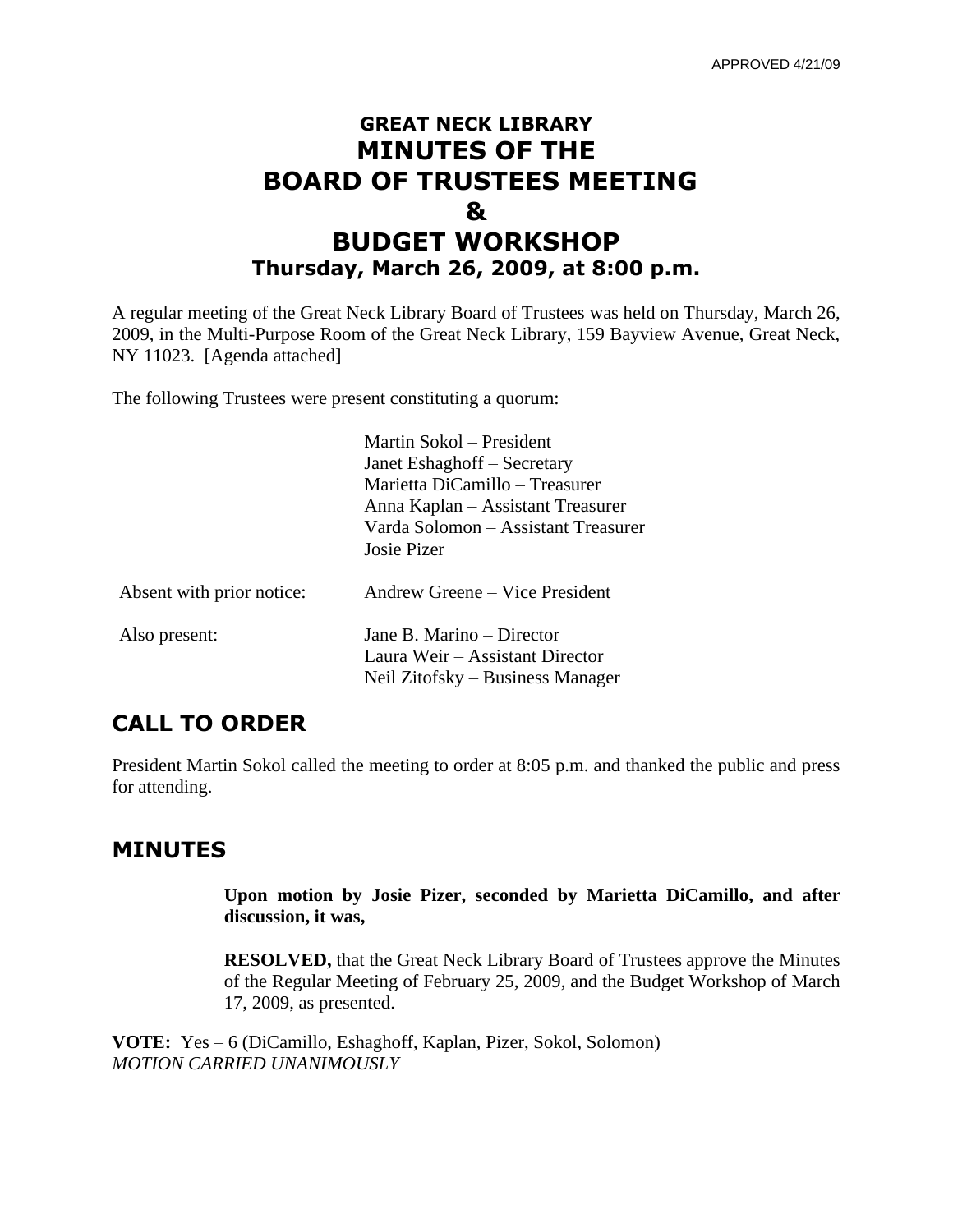# **TREASURER'S REPORT – PERSONNEL REPORT**

During the month of February 2009, revenue received was \$985,796. Total expenses were \$649,885.

\_\_\_\_\_\_\_\_\_\_\_\_\_\_\_\_\_\_\_\_\_\_\_\_\_\_\_\_\_\_\_\_\_\_\_\_\_\_\_\_\_\_\_\_\_\_\_\_\_\_\_\_\_\_\_\_\_\_\_\_\_\_\_\_\_\_\_\_\_\_\_\_\_\_\_\_\_\_\_\_\_\_\_\_\_\_\_\_\_\_\_\_\_

At the close of business, February 28, 2009, total unadjusted operating fund holdings were \$2,302,903. Of these funds, \$2,300,123 was on deposit at HSBC and Chase Bank, and \$2,780 was on hand in Petty Cash funds at Main and the Branches. This compares to a February 29, 2008, unadjusted balance of \$2,528,299.

Additionally, the unadjusted cash balance of the Main Building and Special Services fund was \$1,573,260; the Automated Library fund was \$161,797; the Restricted Gift fund was \$383,576; the Branch and Special Services fund was \$164,194. These funds totaled \$2,282,828 on February 28, 2009. The February 29, 2008, unadjusted total was \$1,822,641.

### **Upon motion by Marietta DiCamillo, seconded by Varda Solomon, and after discussion, it was,**

**RESOLVED,** that the Great Neck Library Board of Trustees accept the March 26, 2009, Treasurer's Report.

**VOTE:** Yes – 6 (DiCamillo, Eshaghoff, Kaplan, Pizer, Sokol, Solomon) *MOTION CARRIED UNANIMOUSLY*

### WARRANTS

### **Upon motion by Marietta DiCamillo, seconded by Varda Solomon, and after discussion, it was,**

**RESOLVED,** that the Great Neck Library Board of Trustees authorize the Treasurer, who has reviewed all checks and supporting documentation, to pay the persons named in the Warrant dated February 20, 2009, through March 20, 2009, Paid Checks numbered 0026861 through 0026867, 0026919 through 0026925, and 38713 through 38727, and To-Be-Paid Checks numbered 38728 through 38856, the sums set against their respective names, amounting in the aggregate to \$230,006.47.

**VOTE:** Yes – 6 (DiCamillo, Eshaghoff, Kaplan, Pizer, Sokol, Solomon) *MOTION CARRIED UNANIMOUSLY*

### PAYROLL WARRANTS

**Upon motion by Marietta DiCamillo, seconded by Varda Solomon, and after discussion, it was,**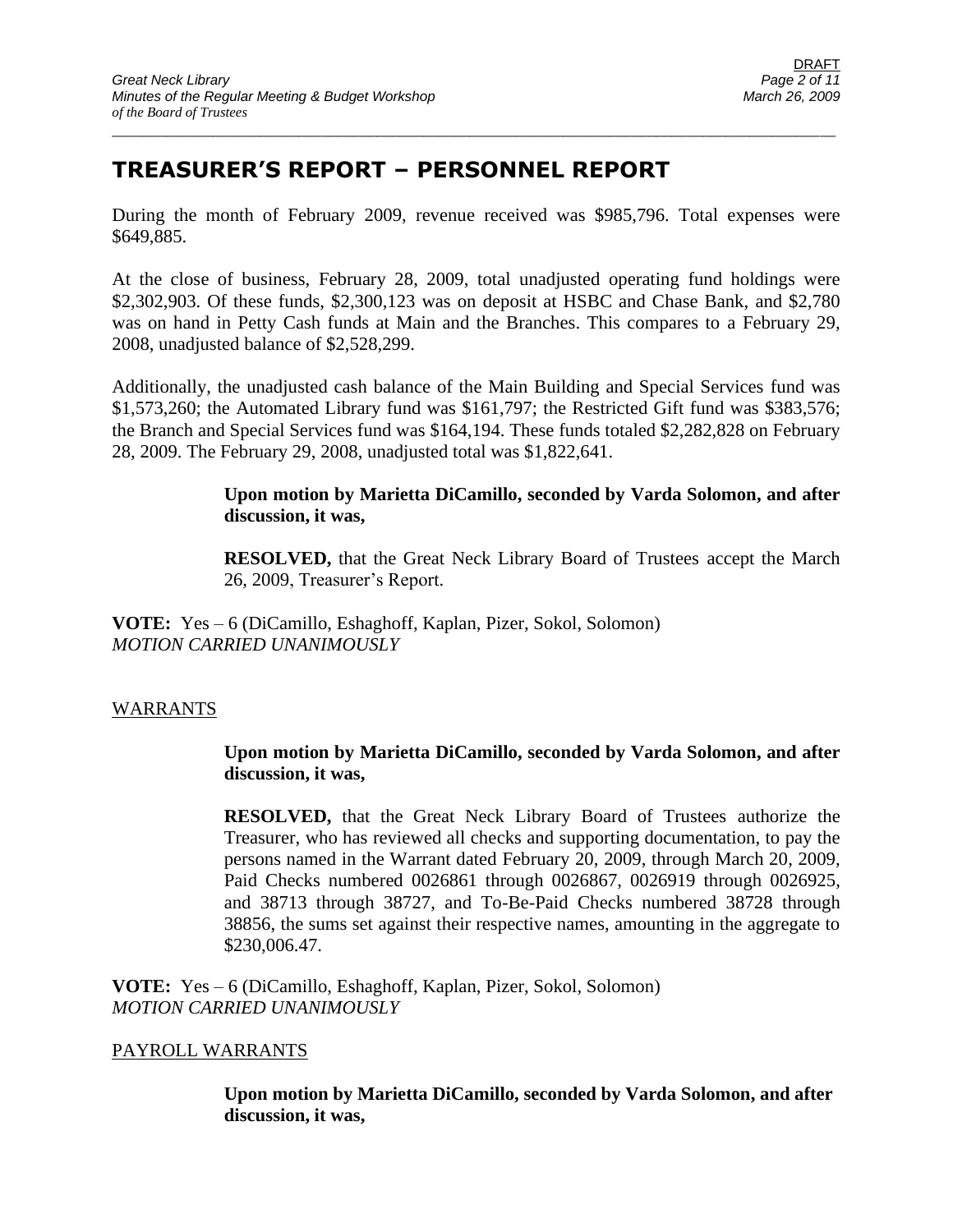**RESOLVED,** that the Great Neck Library Board of Trustees accept the Payroll Warrants for pay dates February 12 and February 26, 2009, which have been reviewed by the Treasurer, in the amounts of \$173,125.85 and \$177,143.07 respectively, for a total of \$350,268.92

\_\_\_\_\_\_\_\_\_\_\_\_\_\_\_\_\_\_\_\_\_\_\_\_\_\_\_\_\_\_\_\_\_\_\_\_\_\_\_\_\_\_\_\_\_\_\_\_\_\_\_\_\_\_\_\_\_\_\_\_\_\_\_\_\_\_\_\_\_\_\_\_\_\_\_\_\_\_\_\_\_\_\_\_\_\_\_\_\_\_\_\_\_

**VOTE:** Yes – 6 (DiCamillo, Eshaghoff, Kaplan, Pizer, Sokol, Solomon) *MOTION CARRIED UNANIMOUSLY*

### PERSONNEL CHANGES

**Upon motion by Marietta DiCamillo, seconded by Varda Solomon, and after discussion, it was,**

**RESOLVED,** that the Great Neck Library Board of Trustees accept the Personnel Changes of February 20, 2009, through March 20, 2009.

**VOTE:** Yes – 6 (DiCamillo, Eshaghoff, Kaplan, Pizer, Sokol, Solomon) *MOTION CARRIED UNANIMOUSLY*

# **REPORTS**

### DIRECTOR

In the interest of time, Library Director Jane Marino dispensed with the reading of her report, copies of which were made available for the public. However, she highlighted the *Great Neck Reads* event. Books are being sold at the branch libraries and the Circulation Desk of the Main Library as well as at Barnes & Noble, Manhasset. Unsold books will be returned to Barnes & Noble without any cost to the Library. She urged all to attend the event starting on April 19<sup>th</sup>.

Below is the text of the Director's Report:

#### *Personnel*

My monthly meetings continue and I have begun to schedule meetings with individual departments so that I can understand each group's concerns and plans for the future. I wish to once again acknowledge the hard work our staff continues to do in serving our public, a fact acknowledged by our designation by Library Journal as a Five Star Library, an achievement also recognized by the Nassau Library System at its recent meeting.

#### *Programs and Meetings*

I met with representatives of the Music Advisory Committee to discuss their upcoming events for both 2009 and 2010. They are a valuable and hard-working group who produced a wonderful program on Sunday, March 15 featuring violinist Anton Polezhyev. The concert played to a full audience, knowledgeable and appreciative music fans. It was a true testament to the value of libraries that provide wonderful programs like this to the public at no charge. We hope to see you all on April 26 for Buddy Merriam Back Roads Band for some bluegrass music. I wish to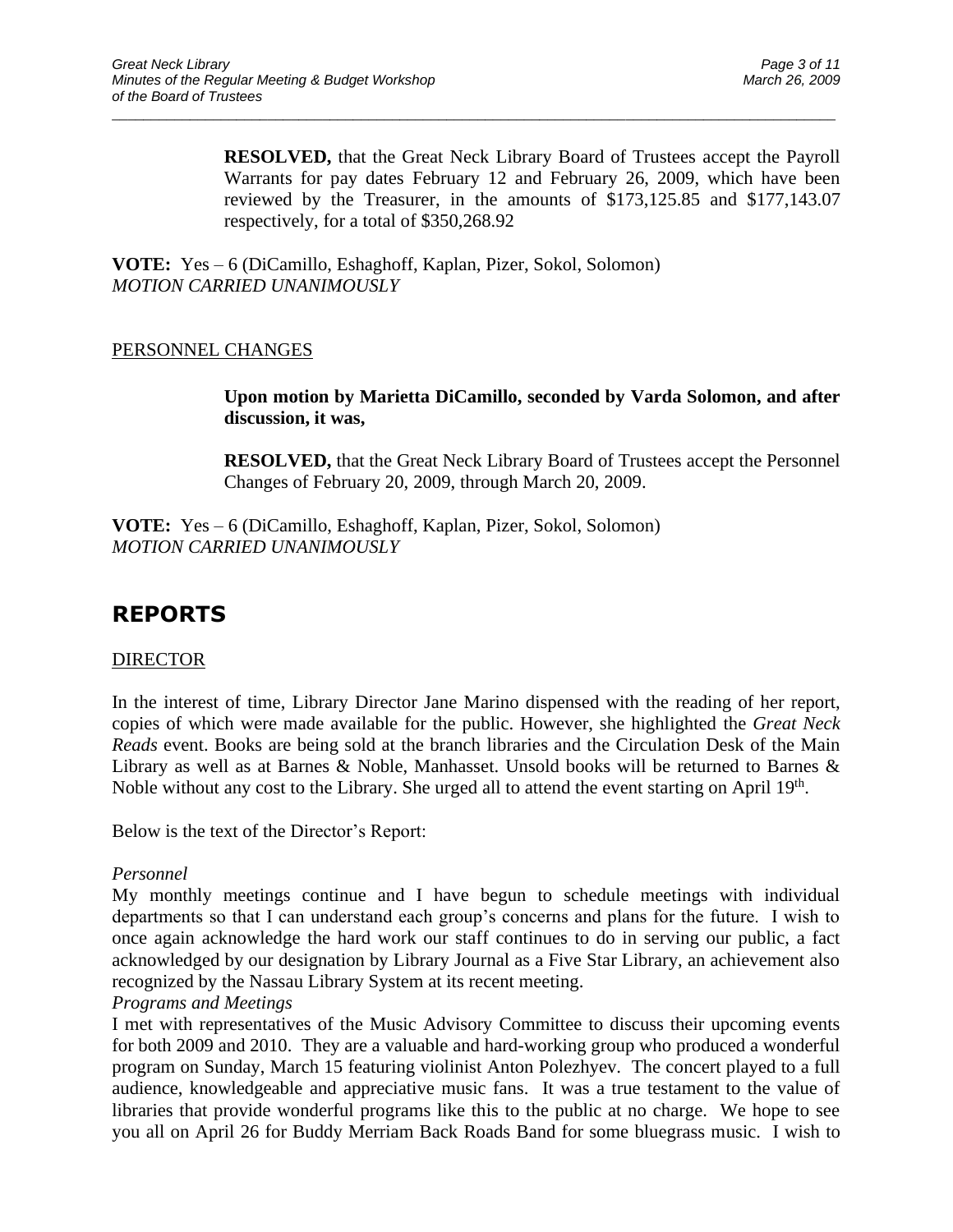thank outgoing committee chair Gabe Chieco and new chair Michelle Ganz for their very capable and valuable work in serving the Library.

\_\_\_\_\_\_\_\_\_\_\_\_\_\_\_\_\_\_\_\_\_\_\_\_\_\_\_\_\_\_\_\_\_\_\_\_\_\_\_\_\_\_\_\_\_\_\_\_\_\_\_\_\_\_\_\_\_\_\_\_\_\_\_\_\_\_\_\_\_\_\_\_\_\_\_\_\_\_\_\_\_\_\_\_\_\_\_\_\_\_\_\_\_

I also attended another meeting of the *Great Neck Reads* Committee. Its members are close to completing their preparations for a wonderful six-week event. I would like to thank, on behalf of the committee, the community organizations who are partnering with us on this occasion: the Great Neck Park District, the Village of Great Neck Plaza, PATV Channel 20, The Great Neck Arts Center, the Adult Program, The Great Neck Senior Center, and the North Shore Community Arts Council as well as Barnes & Noble in Manhasset. Mark your calendars for the kick-off event on April 19.

I attended my first meeting of the Nassau Library System's Member Library Directors in which I had an opportunity to meet many of my fellow directors. I want to thank Anna Kaplan and former Trustee Linda Cohen who, along with several staff members, organized the reception that was held here on March 1, 2009. I also wish to thank all the members of the community who attended and were very gracious and welcoming to me.

#### *Building Renovation and Expansion*

Key members of the staff met with representatives of DattnerArchitects who were at the Library for that express purpose as well as to inspect the building and its systems. Both the staff members and architects found it to be a valuable experience as we work to the goal of an expanded and renovated building.

*Public Comments: Ralene Adler, Karen Rubin (Great Neck News)*

### ASSISTANT DIRECTOR

The reading of the Assistant Director's Report was also dispensed with and copies were made available for the public. Below is the text of Assistant Director Laura Weir's Report:

#### *Library Legislation Day*

On March 9<sup>th</sup> I traveled up to Albany for a pre-Lobby Library Legislation day. New York State libraries and library systems have gotten more politically savvy over the years and have been able to garner greater participation and support for this annual political exercise. NYLA scheduled a workshop for Library Directors on Monday entitled "Positioning Your Library as an Essential Service." Libby Post, a communications consultant who works with libraries in New York and New Jersey, talked about how to run a successful library campaign. She discussed how important it is to have the community view the library as an essential service when going into an important library initiative such as a building referendum or budget vote. She talked about "branding" your library, making it a unique and easily recognizable institution that community members value and appreciate.

The next day, March 10, I attended the Legislative Breakfast where our local state senators and assembly members stop in to meet and greet the lobbyists and have their pictures taken for the very popular "reads" poster.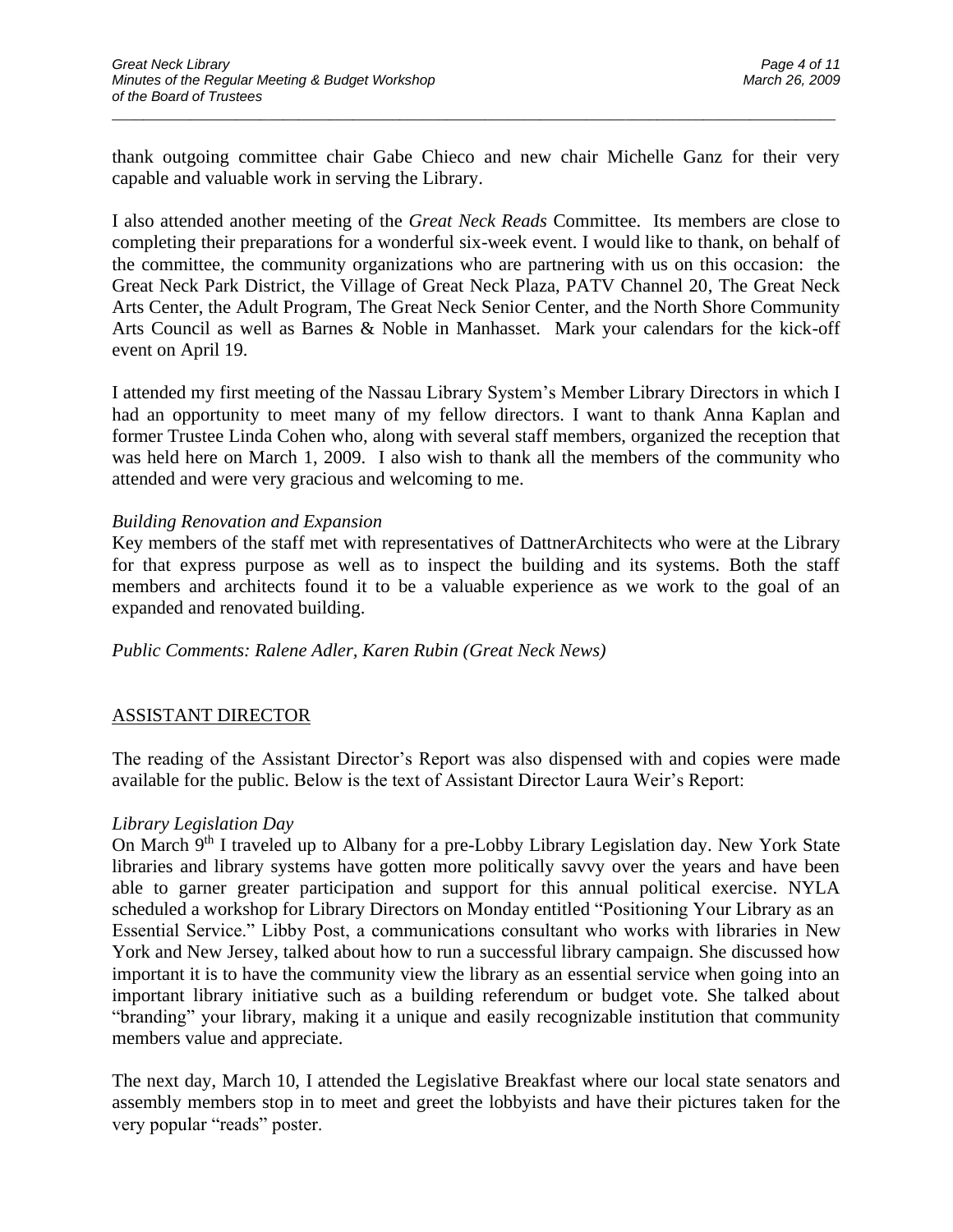I later visited the offices of State Senator Craig Johnson and State Assembly member Michelle Schimel, along with a large Nassau contingent. I also visited the office of Senator Frank Padavan, my own elected official, and John Bonacic, the senator who represents my upstate community and local library. I stopped in the office of State Assembly member Grance Meng, of Flushing, and visited, again with a large contingent of Nassau library supporters, the office of Assemblyman Harvey Weisenberg from Long Beach, who has been a very vocal advocate for increased library funding.

\_\_\_\_\_\_\_\_\_\_\_\_\_\_\_\_\_\_\_\_\_\_\_\_\_\_\_\_\_\_\_\_\_\_\_\_\_\_\_\_\_\_\_\_\_\_\_\_\_\_\_\_\_\_\_\_\_\_\_\_\_\_\_\_\_\_\_\_\_\_\_\_\_\_\_\_\_\_\_\_\_\_\_\_\_\_\_\_\_\_\_\_\_

### BUILDING COMMITTEE

Building Committee Chair, Trustee Greene, submitted a written report and apologized for being unable to attend tonight's meeting to give his report in person because he had an unavoidable conflict. Copies of the report were made available for the public. Below is the text of his report:

Present: Andrew Greene - Committee Chair, Janet Eshaghoff, Anna Kaplan, and Martin Sokol – members of the Building Committee. Also in attendance were Trustees Josie Pizer, Varda Solomon and Marietta DiCamillo.

Meeting was called to order at 7:30 p.m. Trustee DiCamillo left the meeting at 8:35 p.m. Meeting was adjourned at 10:00 p.m.

The Building Committee met in Executive Session on March 11, 2009. The architects, DattnerArchitects, attended the meeting. Dan Heuberger and Ernesto Vela were present. The architects provided critical information to the committee in order to help the committee evaluate the responses received to the RFP's that were sent to prospective Construction Managers and Owners' Representatives. The committee selected two Owners' Representative firms and two Construction Manager firms to be interviewed on April 13 and 14, 2009 in Executive Session. The architects explained the substantial overlap between the services provided by the Construction Manager companies and the Owners' Representative firms and explained why we might consider an Owner's Representative firm at this time.

The committee discussed the merit of selecting an Environmental Consultant and evaluated the application of such a consultant. The Committee set dates for future meetings, all of which will involve the public. The schedule, which has been posted and is also available on our website, is as follows:

April 7 at 7:30 p.m**. -** Building Committee meeting to review preliminary space program. That will take place in the Multi-Purpose Room.

April 23 7:30 p.m. - Building Committee meeting to review space program progress. That will also take place in the Multi-Purpose Room.

April 28 at 7:30 p.m**. -** First Public Feedback Meeting. That will take place in the Community Room.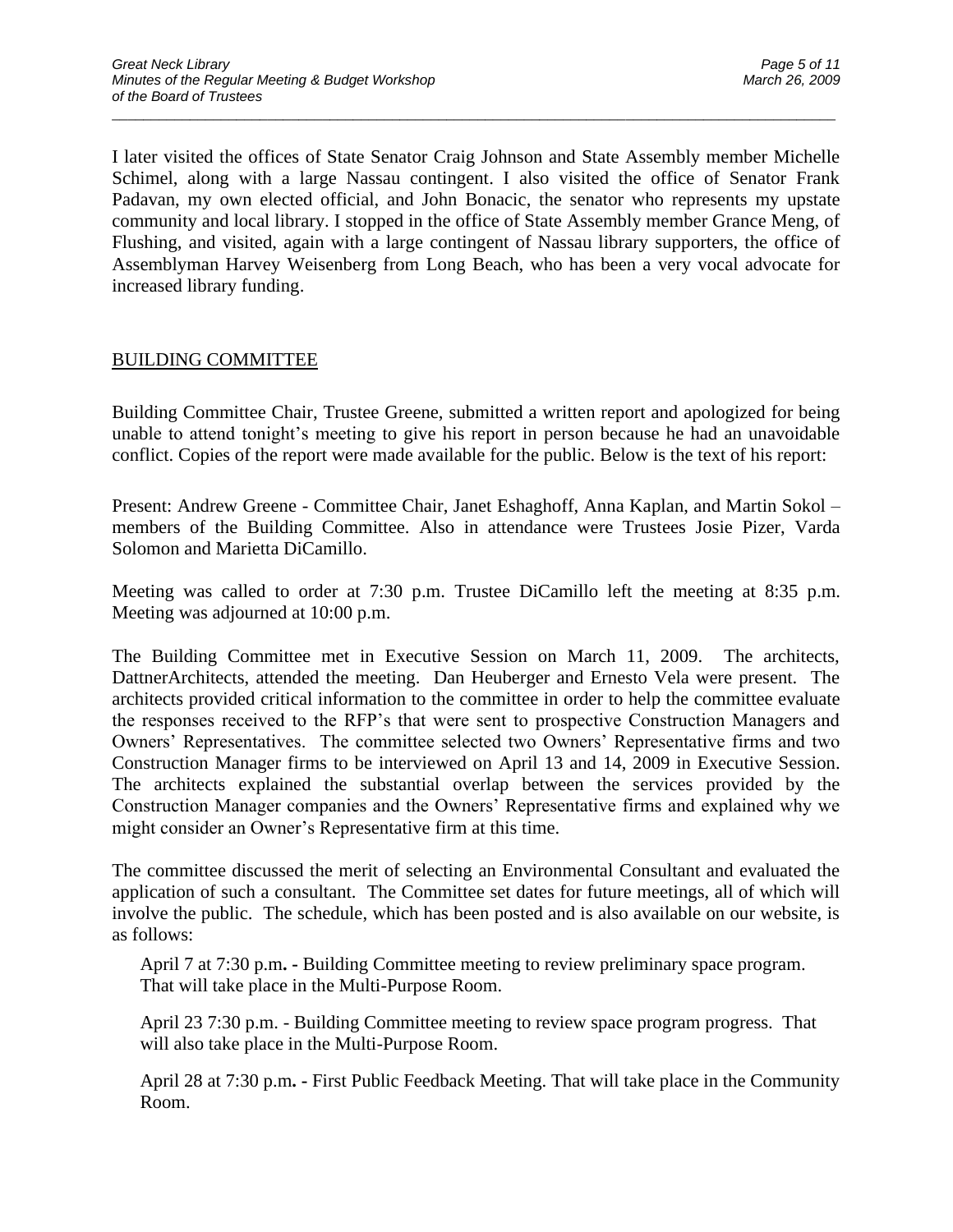It should be noted that the "Meet and Greet DattnerArchitects" meeting which took place here last night, March 25, was also attended by VOA members who were specifically invited to attend the meeting.

\_\_\_\_\_\_\_\_\_\_\_\_\_\_\_\_\_\_\_\_\_\_\_\_\_\_\_\_\_\_\_\_\_\_\_\_\_\_\_\_\_\_\_\_\_\_\_\_\_\_\_\_\_\_\_\_\_\_\_\_\_\_\_\_\_\_\_\_\_\_\_\_\_\_\_\_\_\_\_\_\_\_\_\_\_\_\_\_\_\_\_\_\_

The architects solicited from the committee their very brief ideas as to what they would like the improvements to be in a renovated building. The topics discussed included:

- The building's history and legacy: recognizing the community's history and the facility's architectural legacy.
- Public access which included such topics as encouraging community access and participation and responding to the community's ethnic diversity, serving all age groups.
- Technology and the need to update and expand that part of library service.
- Space planning and the need to be flexible.
- The collection and how it should be housed.
- The overall planning process, which includes discussion with Trustees, staff and the community.

The committee's next meeting will take place in the Library's Community Room at 7:30 p.m. on April 7. [end of report]

Trustee DiCamillo requested an update on what transpired at the March 11 meeting after she had left, as well as, the March 25<sup>th</sup> Meet and Greet the Architects.

Starting with the latter, Director Marino reported that about 50 people attended both sessions [6:30 p.m. was scheduled primarily for the VOA members whose meeting conflicted with the 7:30 p.m. presentation] which went very well. The architects were very low-key and they presented an overview of their company, and showed several shots of the existing library building. They talked about using natural lighting, the boundary of the wetlands, and the existing entrances and exits of the building. They have not yet put pen to paper but they will be putting together a report and the architects are anxious to hear from everyone. They handled questions very well and she was very happy with their overall presentation.

Trustee Solomon touched on some of the questions the public asked the architects.

Trustee Kaplan stated that the public was satisfied with answers given to their questions.

Trustee Pizer asserted that the architect handled questions regarding the mezzanine very well when he said to forget the past; we are getting two full floors and nothing is going up above where we are right now  $-$  it will be a whole new vision.

Karen Rubin reported that she went to the VOA meeting last evening following the architect's presentation and some positive things were said there. It was disclosed that funding to redo Udall's pond is very close. The architects stated that they expect the Library to be closed for approximately twenty-four months during the renovation process.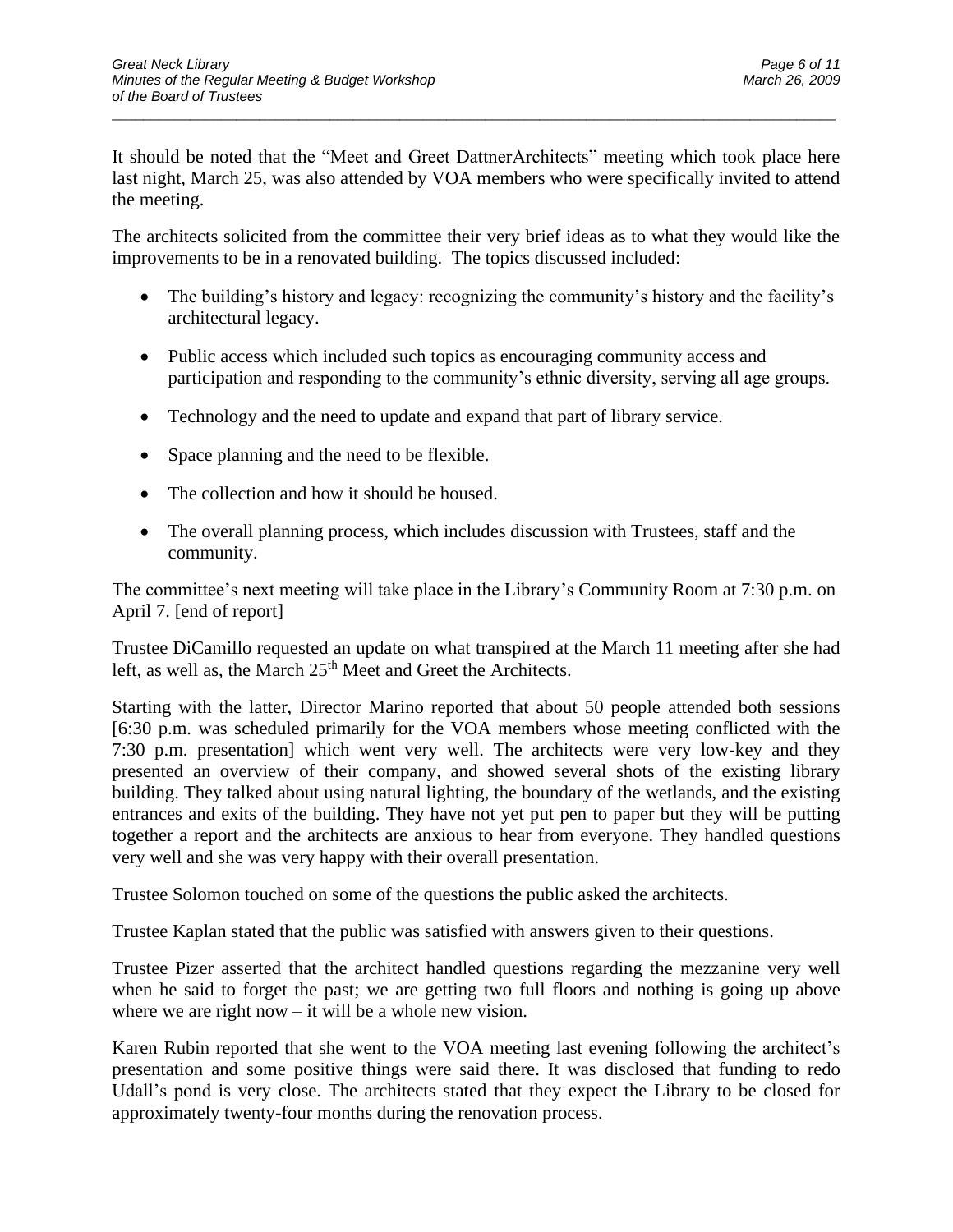As regards the March 11<sup>th</sup> meeting, Director Marino informed Trustee DiCamillo that the important discussion she missed concerned the environmental and financial consultants and she has copies of proposals for the Trustees in preparation for the next Building Committee meeting.

\_\_\_\_\_\_\_\_\_\_\_\_\_\_\_\_\_\_\_\_\_\_\_\_\_\_\_\_\_\_\_\_\_\_\_\_\_\_\_\_\_\_\_\_\_\_\_\_\_\_\_\_\_\_\_\_\_\_\_\_\_\_\_\_\_\_\_\_\_\_\_\_\_\_\_\_\_\_\_\_\_\_\_\_\_\_\_\_\_\_\_\_\_

Trustee DiCamillo was concerned that process was not followed whereby there was no Board discussion and Board approved RFP for the hiring of an environmentalist and an Owner's Representative. The Board has a rule to solicit bids over certain amount, and as a general rule, the bidding process should not be ignored. The Director informed her that according to Legal Counsel, Kevin Seaman, RFP for environmentalist is not needed although this was obtained the last time around. The Director agreed to solicit bids from other environmentalists.

*Public Comments: Karen Rubin, Norman Rutta, Ralene Adler*

# **OLD BUSINESS**

### PARKVILLE BRANCH LEASE

**Upon motion by Varda Solomon and seconded by Marietta DiCamillo and after discussion, it was,**

**RESOLVED,** that the Great Neck Library Board of Trustees authorize the President of the Board to execute the "Lease Amendment between the Board of Education of the Great Neck Union Free School District and the Board of Trustees of the Great Neck Library" as presented for a term of ten (10) years from November 1, 2008 through October 31, 2018.

**VOTE:** Yes **–** 6 (DiCamillo, Eshaghoff, Kaplan, Pizer, Sokol, Solomon) *MOTION CARRIED UNANIMOUSLY*

PRESIDENT SOKOL SIGNED THE AGREEMENT.

## **NEW BUSINESS**

PERSONNEL

**Upon motion by Janet Eshaghoff and seconded by Josie Pizer and after discussion, it was,**

**RESOLVED,** that the Great Neck Library Board of Trustees appoint Pamela Levin, Senior Librarian II, *nunc pro tunc* to March 16, 2009, as "Temporary/Acting Department Head" of the Publicity and Programming Department during the period of the leave of absence of the Department's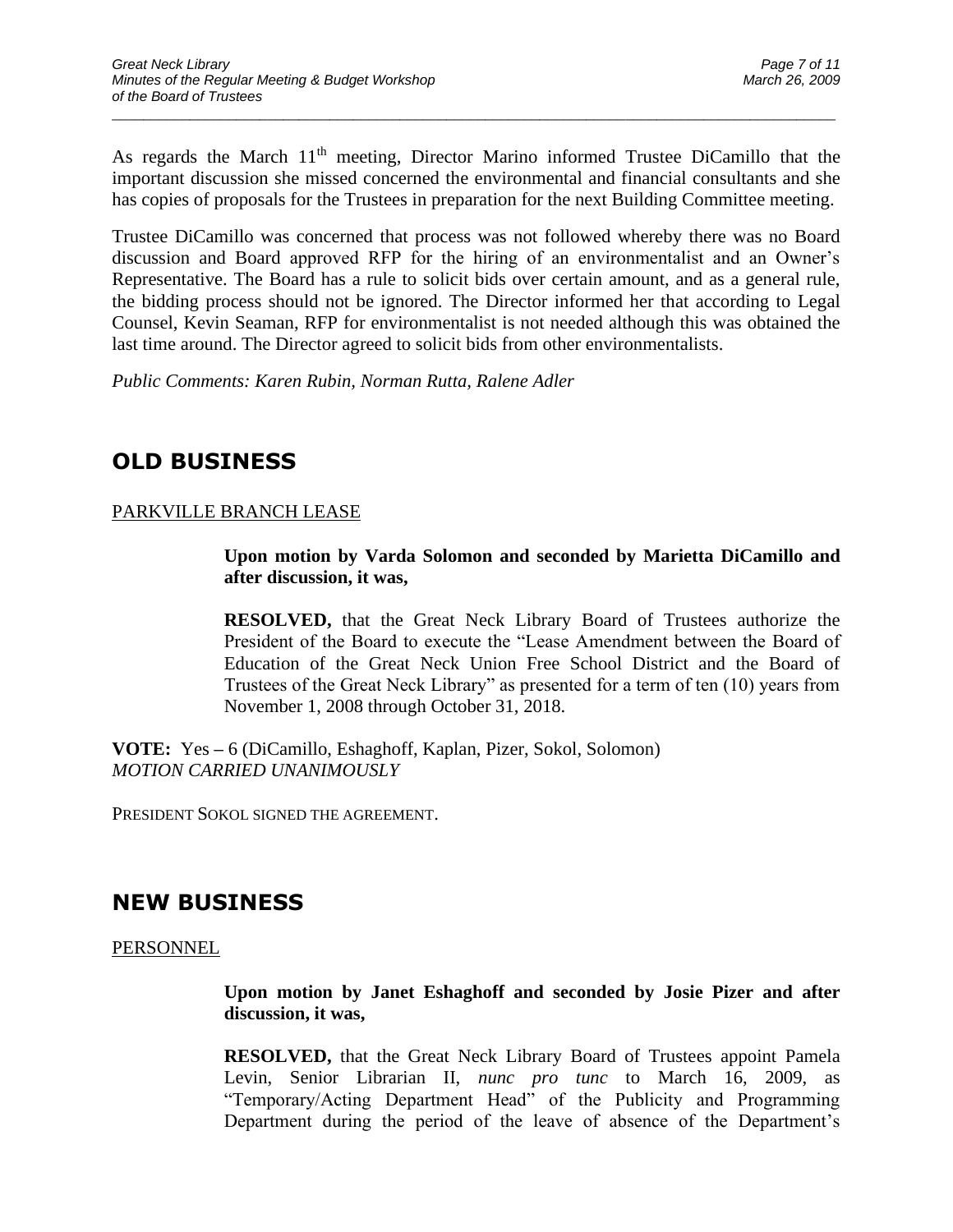designated Head; compensation is to be provided in the annual amount of \$2,700 (to be pro rated) in addition to the salary earned by the temporary appointee in her status as a Senior Librarian II in the Library's Audio Visual Department.

\_\_\_\_\_\_\_\_\_\_\_\_\_\_\_\_\_\_\_\_\_\_\_\_\_\_\_\_\_\_\_\_\_\_\_\_\_\_\_\_\_\_\_\_\_\_\_\_\_\_\_\_\_\_\_\_\_\_\_\_\_\_\_\_\_\_\_\_\_\_\_\_\_\_\_\_\_\_\_\_\_\_\_\_\_\_\_\_\_\_\_\_\_

#### *Public Comments: Norman Rutta*

**VOTE:** Yes **–** 6 (DiCamillo, Eshaghoff, Kaplan, Pizer, Sokol, Solomon) *MOTION CARRIED UNANIMOUSLY*

### NASSAU LIBRARY SYSTEM DELIVERY FEE

**Upon motion by Anna Kaplan and seconded by Varda Solomon and after discussion, it was,**

**RESOLVED,** that the Great Neck Library Board of Trustees approve the Nassau Library System's request for financial support of delivery services for the calendar year 2009, in the amount of \$12,465.

Trustee DiCamillo felt that Great Neck is paying more than its fair share – the highest of all 45 libraries in the system. She inquired if anyone has made a comparison using reports that have been filed. She asked if it is possible to get a cost per capita, circulation per capita and hours opened from NLS. The Director will check with Jackie Thresher, Director of the Nassau Library System. Mr. Zitofsky will also find out from the Business Manager at NLS how many bins are delivered to different member libraries which will be used for comparison purposes.

*Public Comments: Norman Rutta, Ralene Adler*

**VOTE:** Yes **–** 6 (DiCamillo, Eshaghoff, Kaplan, Pizer, Sokol, Solomon) *MOTION CARRIED UNANIMOUSLY*

PRESIDENT SOKOL SIGNED THE AGREEMENT.

## LANDSCAPING CONTRACT

**Upon motion by Janet Eshaghoff and seconded by Varda Solomon and after discussion, it was,**

**RESOLVED,** that the Great Neck Library Board of Trustees authorize the award of the landscaping services contract for the season April 1 through November 30, 2009, to Island Associates, at a cost of \$655 per month as per their proposal dated March 6, 2009, to be charged to the landscaping budget line.

*Public Comments: Ralene Adler, Karen Rubin*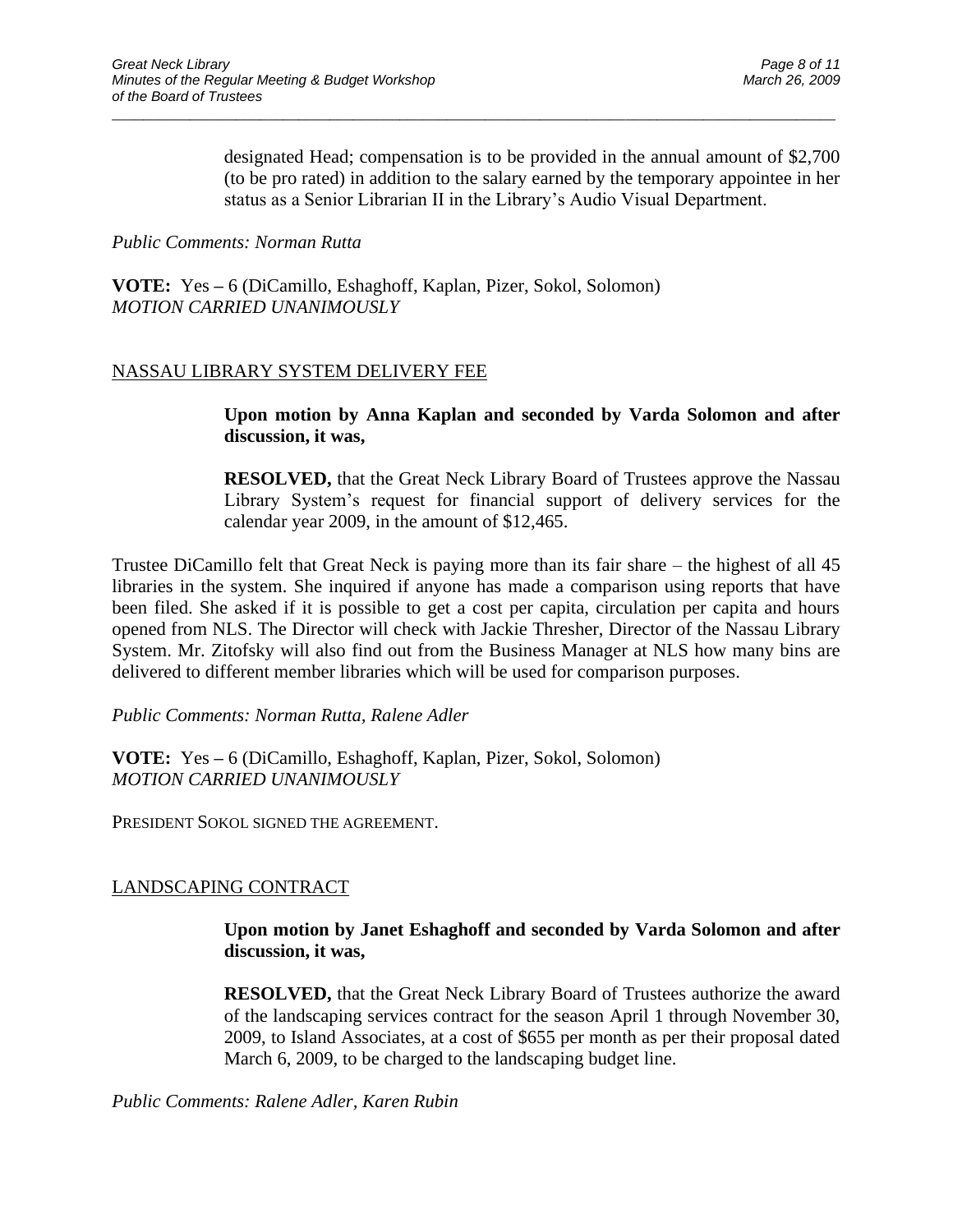**VOTE:** Yes **–** 6 (DiCamillo, Eshaghoff, Kaplan, Pizer, Sokol, Solomon) *MOTION CARRIED UNANIMOUSLY*

\_\_\_\_\_\_\_\_\_\_\_\_\_\_\_\_\_\_\_\_\_\_\_\_\_\_\_\_\_\_\_\_\_\_\_\_\_\_\_\_\_\_\_\_\_\_\_\_\_\_\_\_\_\_\_\_\_\_\_\_\_\_\_\_\_\_\_\_\_\_\_\_\_\_\_\_\_\_\_\_\_\_\_\_\_\_\_\_\_\_\_\_\_

### EXCESS EQUIPMENT

**Upon motion by Josie Pizer and seconded by Marietta DiCamillo and after discussion, it was,**

**RESOLVED,** that the Great Neck Library Board of Trustees declare the items listed on the appended schedule dated March 18, 2009, excessed and authorize the Director to dispose of same in an appropriate manner.

**VOTE:** Yes **–** 6 (DiCamillo, Eshaghoff, Kaplan, Pizer, Sokol, Solomon) *MOTION CARRIED UNANIMOUSLY*

## **OTHER BUSINESS**

Trustee Pizer made the following suggestions:

- Beginning in January or going forward from now to have a full year schedule of meetings so that Trustees know what time they are committed for. *Director Marino will email the chairs of the various committees to schedule meetings up to June of this year.*
- Resurrect Long Range Planning Committee. *This will be placed on the agenda for Board discussion.*
- Develop short questionnaire and place at checkouts soliciting opinions from the public regarding the renovation project. Suggestions were made as to the various ways to get public feedback, for example, through email blast, Library's website and newsletter and the media. *The Director will work on the questionnaire.*

### *Public Comments: Karen Rubin*

PRESIDENT SOKOL SIGNED THE CHARTER FORM FROM THE STATE EDUCATION DEPARTMENT TO LIST THE EXPIRATION DATE OF ALL TRUSTEES' TERM.

## **OPEN TIME**

*Speaking: Norman Rutta*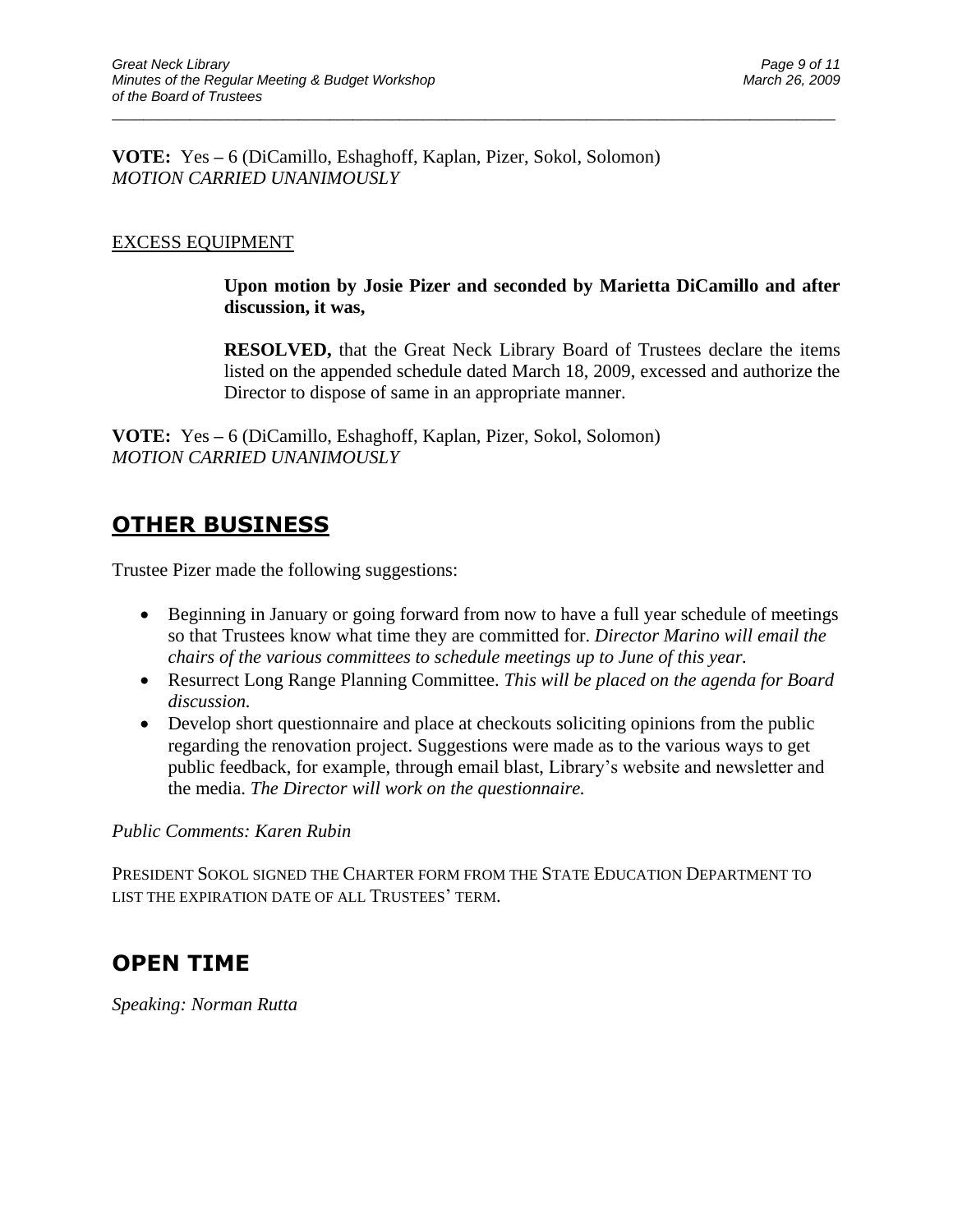# **EXECUTIVE SESSION**

On motion by Trustee Solomon, seconded by Trustee DiCamillo, and with unanimous approval, the Board went into executive session at 9:23 p.m. to discuss personnel arbitration. Trustee DiCamillo moved and Trustee Kaplan seconded for the Board to return to open session. The Board returned to open session at 9:40 p.m.

\_\_\_\_\_\_\_\_\_\_\_\_\_\_\_\_\_\_\_\_\_\_\_\_\_\_\_\_\_\_\_\_\_\_\_\_\_\_\_\_\_\_\_\_\_\_\_\_\_\_\_\_\_\_\_\_\_\_\_\_\_\_\_\_\_\_\_\_\_\_\_\_\_\_\_\_\_\_\_\_\_\_\_\_\_\_\_\_\_\_\_\_\_

### **Upon motion by Janet Eshaghoff and seconded by Marietta DiCamillo and after discussion, it was,**

**RESOLVED,** that the Great Neck Library Board of Trustees authorize the signing of the agreement by Director Marino and Kevin Seaman and payment in the amount of \$2,000 and con commitment expenses in the matter of the arbitration by and between the Great Neck Library and the Great Neck Library Staff Association dated March 26, 2009; to be charged to the budget line of Children's [Department] Salaries.

A member of the public asked for the identity of the staff member and was told that counsel will be consulted to find out if this information can be made public.

*Public Comments: Ralene Adler, Norman Rutta*

**VOTE:** Yes **–** 6 (DiCamillo, Eshaghoff, Kaplan, Pizer, Sokol, Solomon) *MOTION CARRIED UNANIMOUSLY*

# **ADJOURNMENT**

The meeting was adjourned at 9:47 p.m. on motion by Trustee DiCamillo and seconded by Trustee Kaplan. The Board then took a brief intermission after which they reconvened at 9:52 p.m. for the discussion of the second draft of the proposed budget for the year 2010.

# **BUDGET WORKSHOP**

Business Manager Zitofsky reviewed the changes from the previous draft budget presented on March 17<sup>th</sup>.

The second draft showed a decrease of \$27,000 from the first draft to \$8,417,000. At the previous Budget Workshop, the Business Manager was asked to review the vacant positions and eliminate those that would not be filled and this resulted in a savings of \$11,800. Other decreases were \$3,100 in Benefits and Taxes, \$7,500 in Internet Service Provider, \$2,300 in Copy Machines, \$1,000 in Computer Equipment Maintenance; \$4,000 in Landscaping and \$700 in Service Contracts. The Budget that will be presented for public hearing and adoption by the Board on April 26<sup>th</sup> reflects a 3.4% increase of \$280,600 over the 2009 budget.